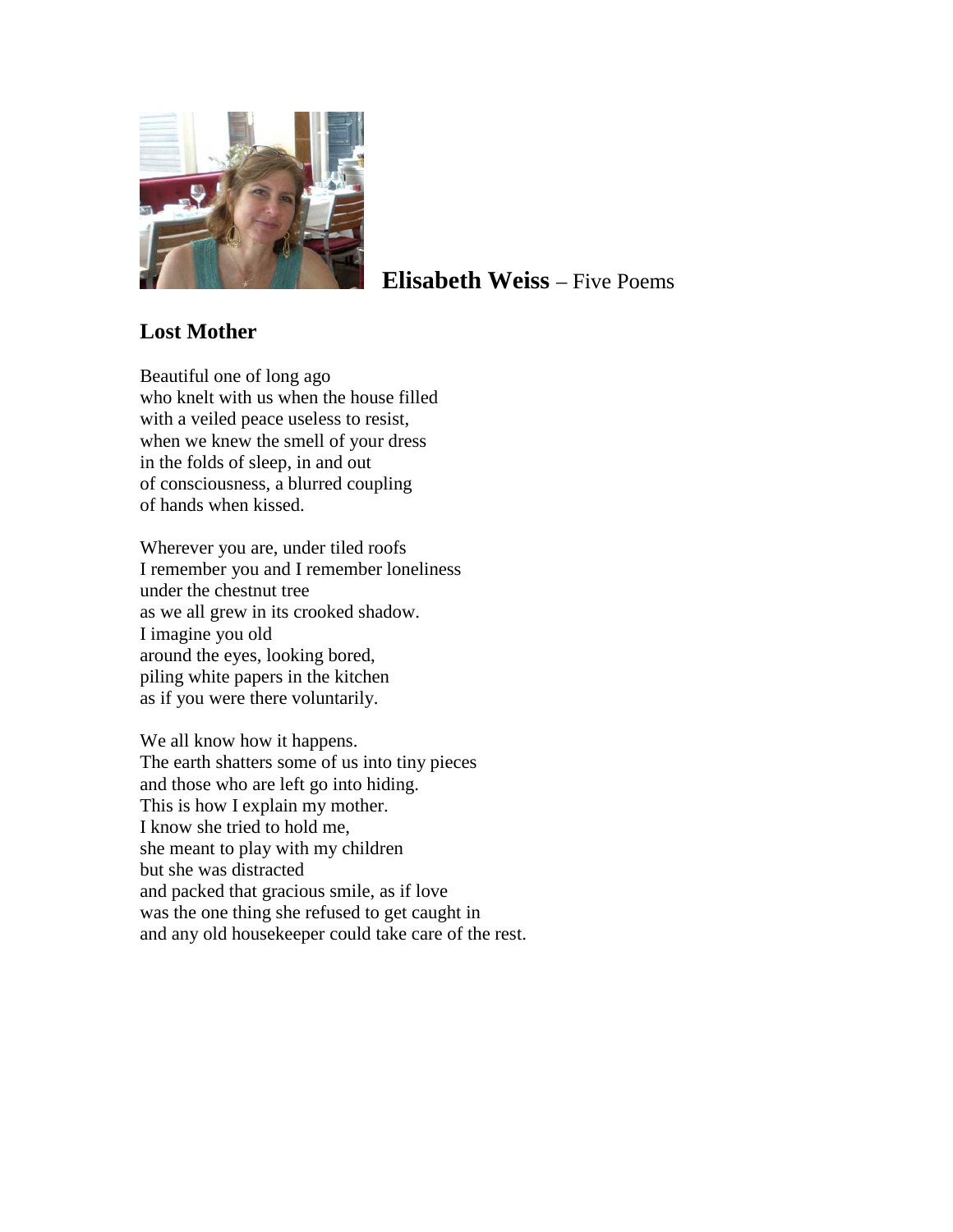#### **He Skates**

He wields a mighty shovel a human Zamboni clearing the way for the slap of the hockey stick between palm and thumb turning circles he's turned since childhood on the same frozen waters.

The sharp cry of the cut blade governs ice and snow under stitched lace. He knows the depths to which frogs will return and the hollow music of each plain house.

From the window the moon croons a last time. Packed boxes rest at the threshold to his parent's room, door frame intact with penciled height chart.

There is his name, who he was above his brother and sisters and those two tiny ones, unwritten. They skate past, transparent and identical into the echo of the empty space where sun light pours for everyone who came before.

### **Heartland**

Imagine a child in Illinois running after a combine. How obliterated he is in the tall field of corn.

He knows how to husk. He came into this world towing his breath.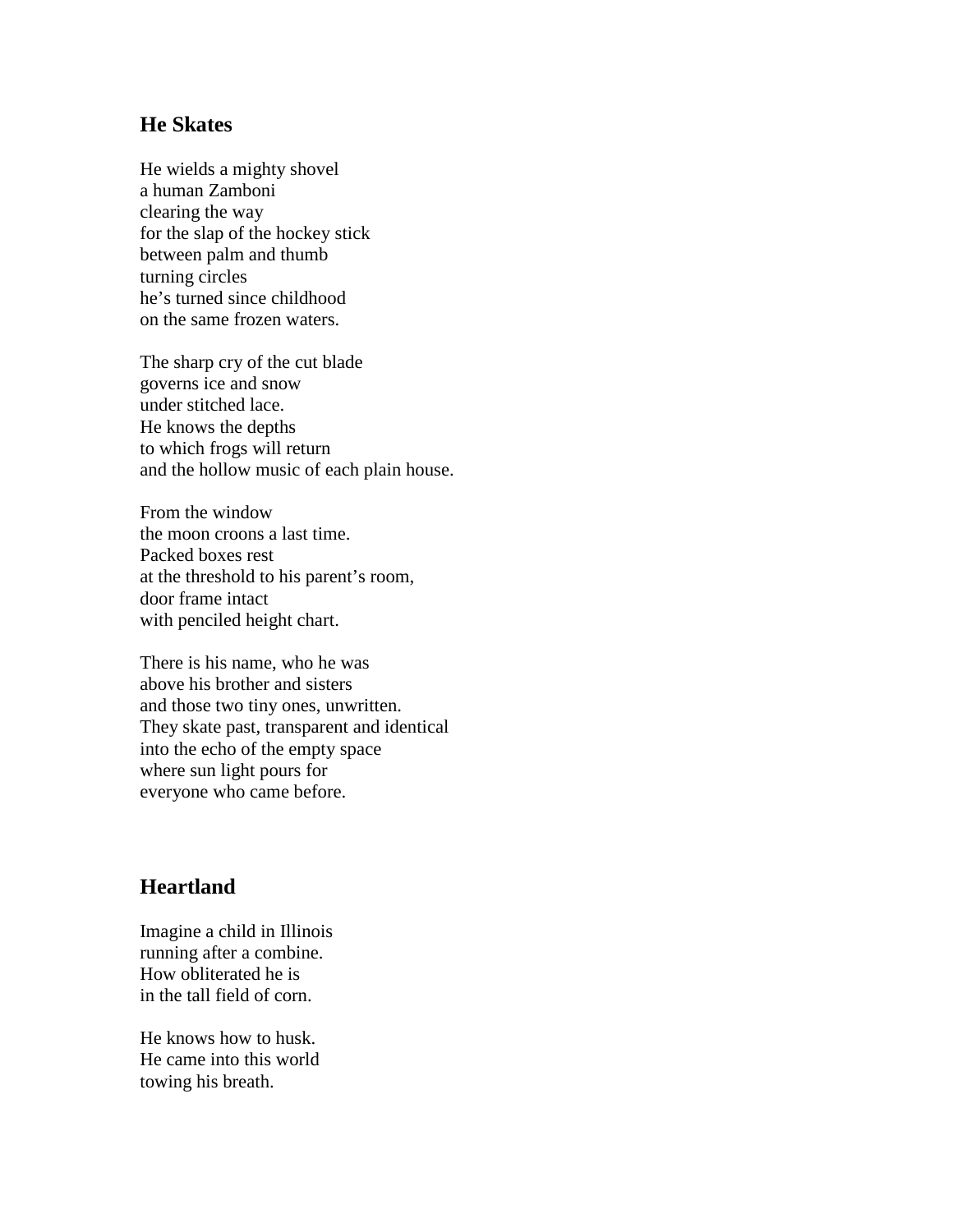Now and again he thinks the sky is limitless as he lies among the red ants.

He's been told that grasshoppers found their way into the silo once and ate hills of grain. He believes it.

He's watched insects siphon his work; when he grew baby carrots in the Victory Garden they were chewed to shreds.

The soles of his shoes are two birds. In his hair, swirling petals and leaves. He puts a pack of cards in his spokes and rides to town by the river.

Past the washed out houses he becomes the wind in the thrasher the seed nestled in the slope of the valley the unfolded wings of the beginning of darkness, small sails rising inside us.

#### **To Myself at Twenty-One**

You are not my daughter. You are not the bare twisted branches of the yew tree any longer. I do not have a daughter but if I had to call you, I would call you thus. A small canopy of worry crosses your forehead. Let me help you not make peace with the clamor of what you cannot find on the pier nor in the ringing wind which twists your sheets as you embark and disembark. Know too your coming and going will have no reason nor will the passage of time ease the small stings of apse venom you thought you so cleverly hid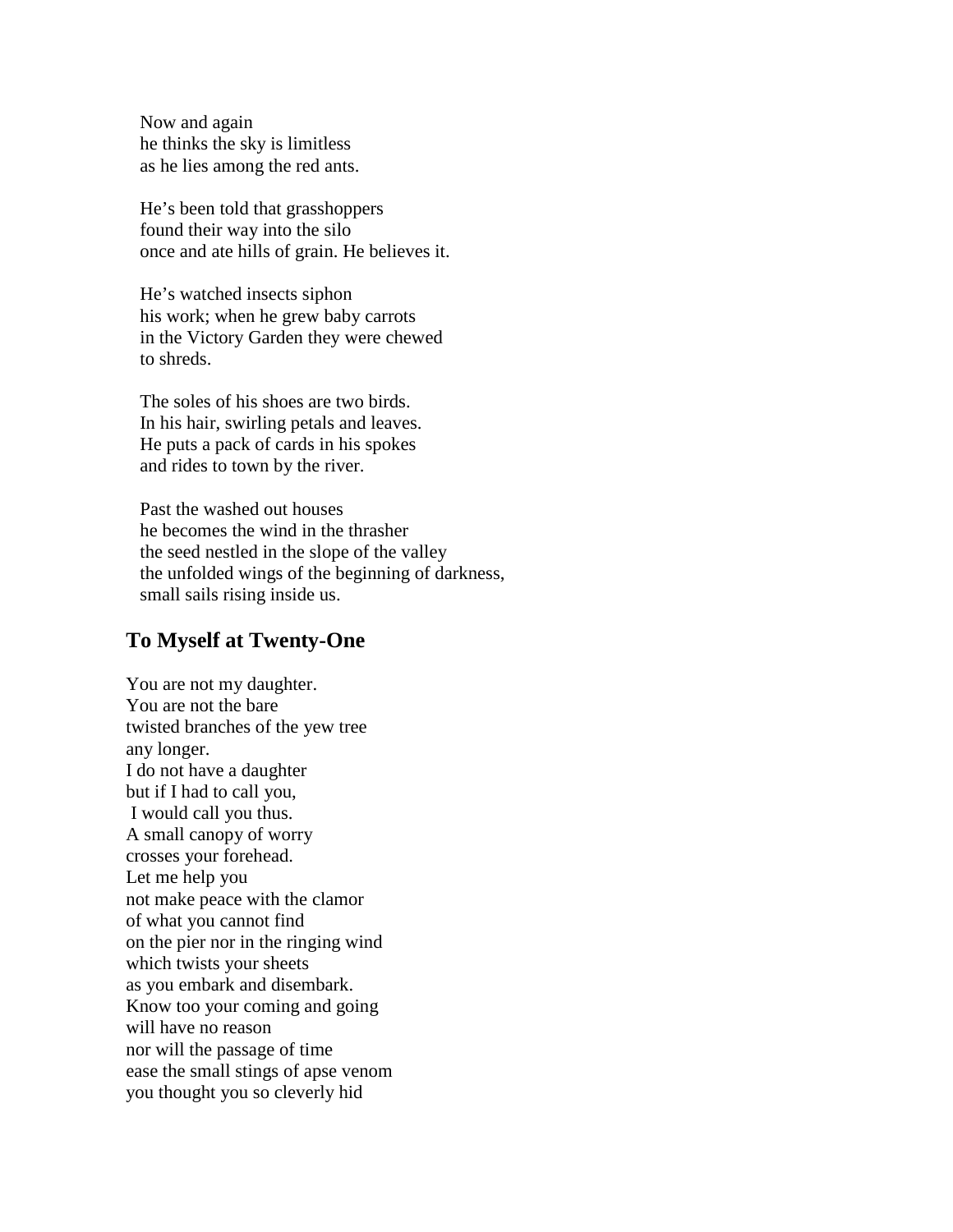on the windowsill in an apothecary jar. Don't come from your hiding place into the impossibly blue air. The drop is not precipitous so if we don't link the soft bracelets of our wrists to the undersides of what we cannot bear then we can't both surface nor drown, nor fall, my darling not my daughter, my anointed one.

#### **The Four in Hand**

My father forgot how to tie a tie The knot, the double loop He kicked a soccer ball while the Hindenburg flew.

The knot, the double loo It's the Windsor or the four in hand While the Hindenburg flew a spark ignited leaking hydrogen.

It's the Windsor or the four in hand Tighten by sliding it up the narrow end A spark ignited leaking oxygen. He caught shrapnel as an infantryman.

Tighten by sliding it up the narrow end The tourniquet was in the first aid kit. He caught shrapnel as an infantryman below Verdun in a field at night.

The tourniquet was in the first aid kit. Take the wide side around the neck, tighten a bit. Below Verdun in a field at night he thought that was it

Take the wide side around the neck, tighten a bit The mind goes in and the mind goes out He thought that was it Sparks jump from the fabric to the frame.